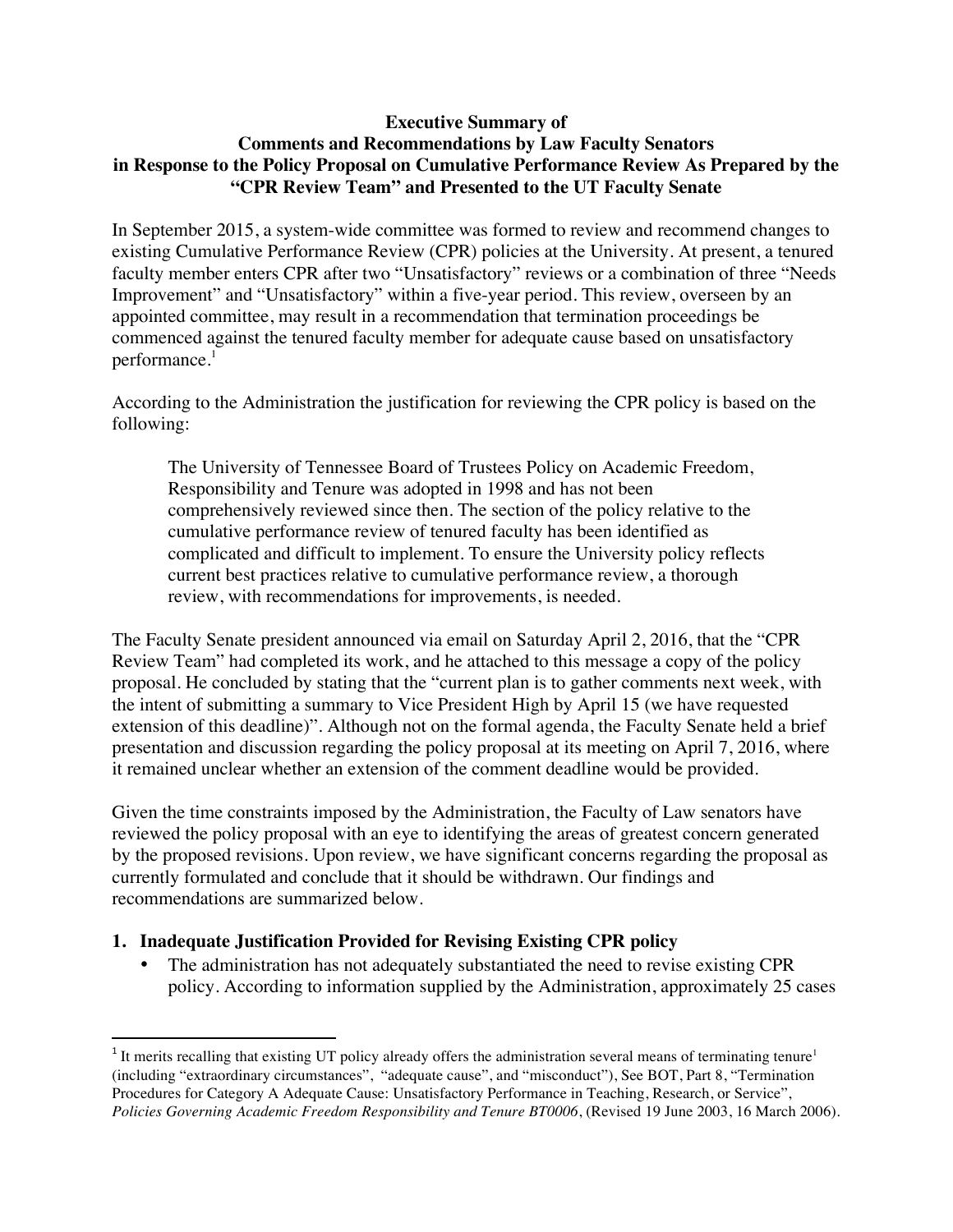of CPR have occurred over the past 18 years under existing policy.<sup>2</sup> Before a new policy is instituted, the administration should provide reasonable justification for the inadequacy of the existing system beyond vague assertions that it is "complicated and difficult to implement."

- **2. Proposed Modifications Trigger CPR Faster and Permit Tenured Faculty to be Terminated Within One Year Without Being First Afforded the Opportunity to Improve**
	- The proposal significantly reduces the barrier to CPR. Under current policy, CPR is triggered for a tenured faculty member whose annual review is (1) "Unsatisfactory" in any two of five consecutive years or (2) any combination of "Unsatisfactory" or "Needs Improvement" in any three of five consecutive years.<sup>3</sup> The proposed policy condenses this trigger to either (1) one "Unsatisfactory" or (2) two "Needs Improvement" evaluations within a four-year period.
	- The proposal exposes any tenured faculty member who enters the CPR process based on a single annual review finding of "Unsatisfactory" to the possibility of termination without first being given the opportunity to develop and implement an improvement plan.
- **3. CPR Committee Member Criteria Raises Concerns Relating to Vagueness, Objectivity and Due Process** 
	- Criteria for nomination to serve on a CPR committee are divided into "Required" and "Expected" without explanation or provision of clear standards. Furthermore, provisions here suffer from vagueness. For example, under "Required" criteria, CPR committee members must "be familiar with the relevant academic discipline and with performance expectations for faculty in that discipline", however, no elaboration or meaningful standard/test for determining "familiarity" is provided.
	- "Expected" criteria of committee members may be waived upon request by the dean and the faculty member is not provided with an opportunity to challenge such a waiver. Similarly, the faculty member is not provided with the opportunity to challenge committee nominations on the basis of a conflict of interest.
	- Criteria for CPR committee members appear out of sync with best practices at UT's Top 25 aspirational schools.
- **4. CPR Committee Selection Process Raises Concerns Relating to Objectivity, Due Process and Faculty Development**
	- Under the proposal, the dean selects all five members of the CPR committee.<sup>4</sup> This process gives rise to the potential for bias inasmuch as the dean participates in the annual review process (including approving the negative annual review that triggers CPR), and therefore, potentially may be predisposed to use the CPR process to further validate the unfavorable review. This potential for bias becomes particularly acute in colleges without department heads, where the person who initiated the negative review is in turn given

<sup>&</sup>lt;sup>2</sup> These numbers were furnished to the CPR Review Team by the Administration.

<sup>&</sup>lt;sup>3</sup> Board of Trustees' Policy 3.8.3.

<sup>&</sup>lt;sup>4</sup> The dean selects the CPR committee chair and selects the four remaining committee members from pools of nominees presented by other parties to the process.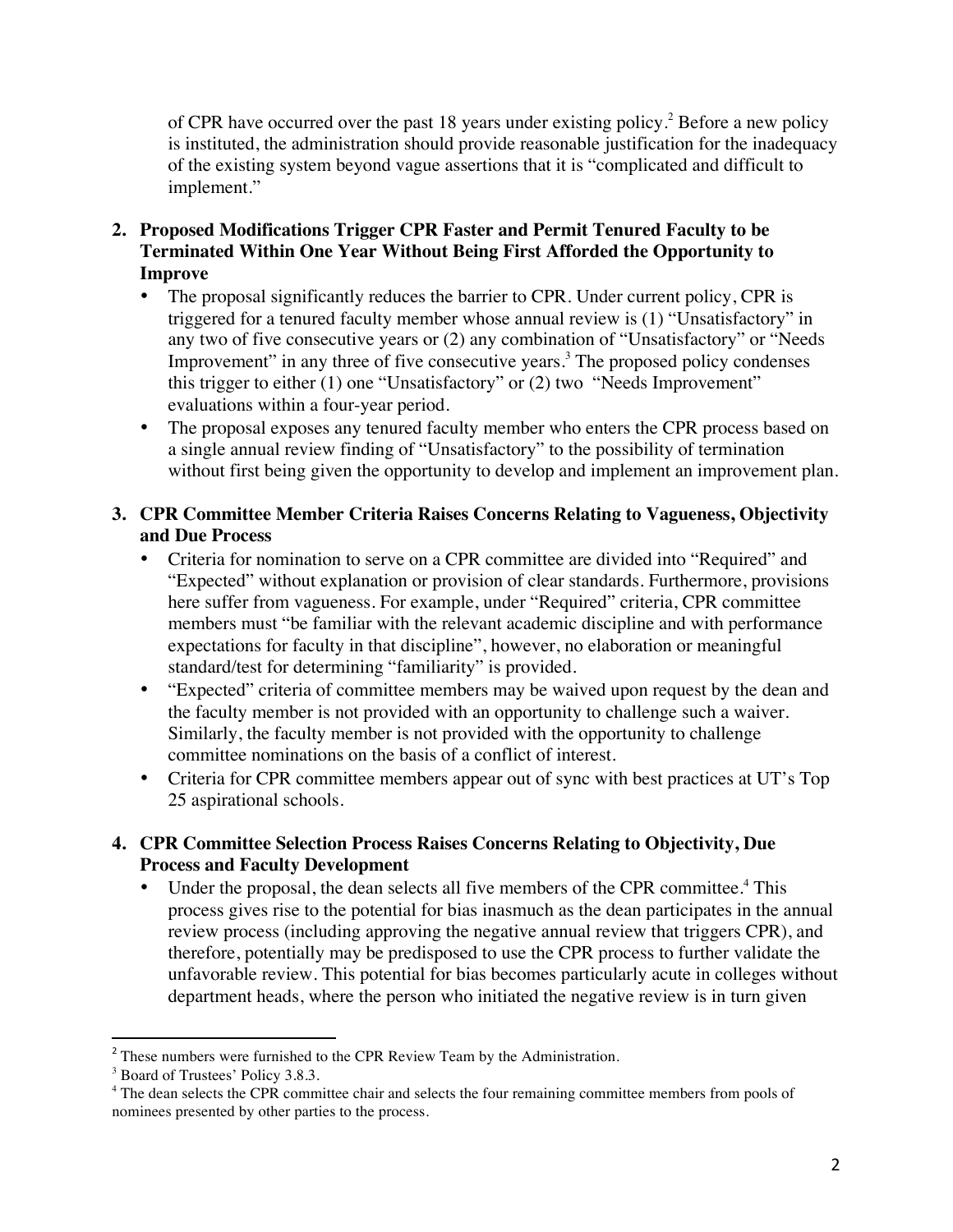direct control over CPR committee member selection. The proposal as drafted offers no substitute procedure for such an eventuality.<sup>5</sup>

- If the CPR process intends to preserve one of its stated objectives, namely "assist [ing] the faculty member and administration in...identify[ing] strategies for improvement", it must avoid bias—including the mere appearance of bias—in the committee selection process.
- 5. **CPR Scope, Procedure and Time Frame Raise Concerns Relating to Reasonableness, Vagueness, Due Process, Arbitrariness, and Objectivity** 
	- The proposal permits the CPR committee to request only a single extension of time to complete its review of the faculty member, and then only on the basis of "extenuating circumstances" approved by the Chief Academic Officer (CAO). The one-time allowance for an extension is unreasonable given the scope of the CPR committee's charge and the potential that its findings may trigger termination proceedings. Furthermore, the term "extenuating circumstances" is vague and not defined.
	- The provisions governing extension are further hampered by the fact that no reasons are required to accompany the denial of an extension request, no opportunity is provided for appealing such a denial, and the CAO rather than the CPR committee decides on the term of the extension.
	- Related to the one-time cap on committee-requested extensions, the overall 75-day time frame envisioned for completion of the CPR committee's work and submission of its report appears to be unreasonable for the same reasons noted above.
	- The term "rebuttal" used to describe a faculty member's response to a CPR committee report connotes an adversarial process, which is inimical to the CPR's objective of "work[ing] together to identify strategies for improvement."
	- The proposal does not require the CPR committee to interview the tenured faculty member, nor does it provide a mechanism for disqualifying CPR committee members in the event a conflict of interest arises during the committee's discovery process.
	- The proposal purports to prohibit a CPR committee member from abstaining or recusal once the committee has been charged. No similar measure could be identified in the practices of other aspirational institutions.
- 6. **Administration of CPR Improvement Plan Raises Faculty Development and Due Process Concerns**
	- The proposal claims that one objective of the CPR process is to "assist the faculty" member and administration in working together to identify strategies for improvement." However, as drafted the faculty member under review has no role in creating the CPR improvement plan.
	- The proposal authorizes an improvement plan to be authorized on the basis of simple majority vote of the CPR committee. This method of approval is insufficient for validating a legitimate improvement plan that reflects buy in from all parties concerned.

<sup>&</sup>lt;sup>5</sup> In such cases, under the current proposal the individual charged with ultimate responsibility for appointing the CPR committee is the same person who originally elected to initiate the unfavorable annual review.